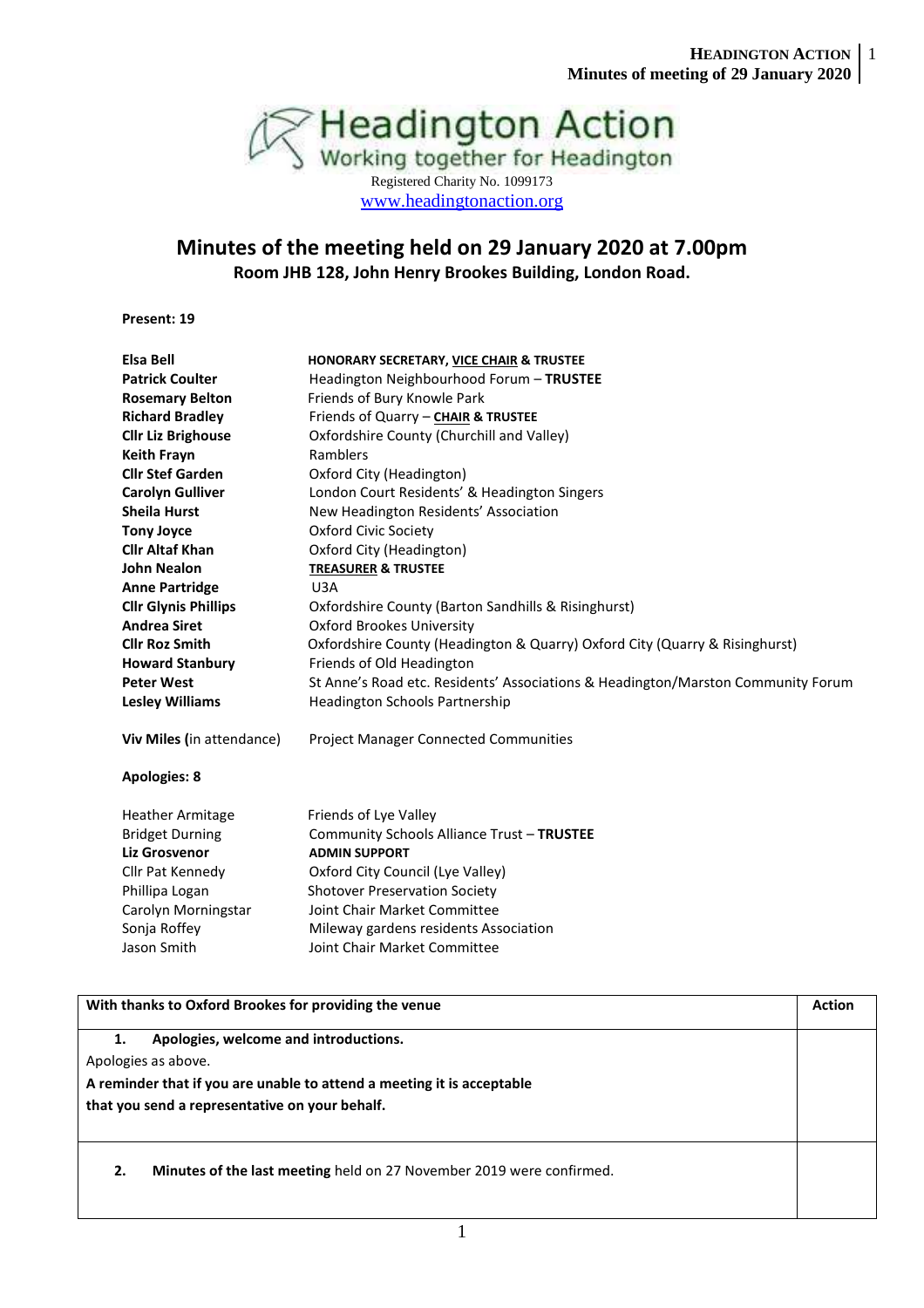**EXEC**

## **3. Matters Arising** not elsewhere on the Agenda

(including Executive Minutes of 17 December 2019)

 **3.1**. **Planning** - re the process and enforcement of planning obligations and the demise of the Planner User Group: The Chair had written to the relevant officers and officials and they confirmed that a meeting of the Users Group was currently being arranged.

 **3.2**.. **Applications for CIL money**: None received

 **3.3**. **Exec meeting notes**:

 **3.3.1. Discussions with Fair Trade** about the introduction of a Scoop stall at the market – The Chair and Vice Chair had had a positive meeting with John Coyle. A further meeting was planned to include the market Chairs.

 **3.3.2. Connected Communities** RB and the Project Manager (VM) had met the City Council Locality officers for Barton and Wood Farm. There was now the opportunity for further discussion particularly about community engagement for the whole City and how Headington might be involved. Cllr Khan offered to set up a meeting with the new Community Director for the City. **AK**

#### **4. Update on HA activities**

**4.1 Market:** The new market manager, Ewan Tilbe, had been in post since the beginning of January and was already making an impact. He has extensive experience of developing major shopping areas and will be a real asset. CM and JS were thanked for the time they expended on, and their professional manner in, conducting the recruitment process.

It was confirmed that the existing barriers (formerly hired weekly) had now been bought.

There was some discussion as to whether the public understands that the market is provided by HA (despite the current banners and reference to HA in social media posts). The possibility of more banners to be displayed on market days should be explored. JN agreed to liaise with the Chairs on this. Cllr Khan raised the question of installing a *welcome to Headington* sign on the London Road that might include reference to HA and the market. He indicated that Councillors might be willing to support this financially. The Exec will take this forward with City Councillors. **JN EXEC**

**4.2. Review of Christmas lights.** This was **c**onsidered to be a great success and the organisers were thanked. The move to Saturday had resulted in a good attendance. Noted that the Exec would liaise with the Market Chairs and Manager re further possible improvements. The generous donations of food from the Co-op, Waitrose and Heavenly Desserts had added to the success of the event and thanks to them were recorded.

**4.3. Festival 2020. Date of next Festival May 30 and 31.** All members were asked to reserve the date in their diaries. The first meeting of the new season has taken place and it had been agreed to have Connected Communities as a theme for the festival. The Leads for each section of the festival will continue in their role and the committee has been enforced by the attendance of the Market Chairs. There is a vacancy for the Lead on recruiting volunteers (since Margaret Simpson's move from Headington) but it is hoped that will soon be filled. Meantime, all HA members who had volunteered to sell raffle tickets in the past were asked to reserve some time on the Saturday preceding the festival (for the stall on the market) and on the Saturday and the Sunday of the festival itself. **ALL**

### **5. Planning and related matters**

**5.1. Pipeline:** Peter West reported that the latest figures indicate that carbon generation has increased and that energy use has remained stable i.e. these are not better, as promised. He is liaising with Annaliese Dodds (MP) to take this forward and hopes to report an additional volunteer to help with this work.

**5.2**. **Community Council:** A paper to the City Council will be presented on Feb 13. It is not known what the recommendations will be. The result will determine the future action of HA.

**5.3**. **Local Plan (Oxford).** The preliminary report from the inspectors is currently available at https://www.oxford.gov.uk/downloads/file/6982/ic9 - inspectors\_interim\_conclusions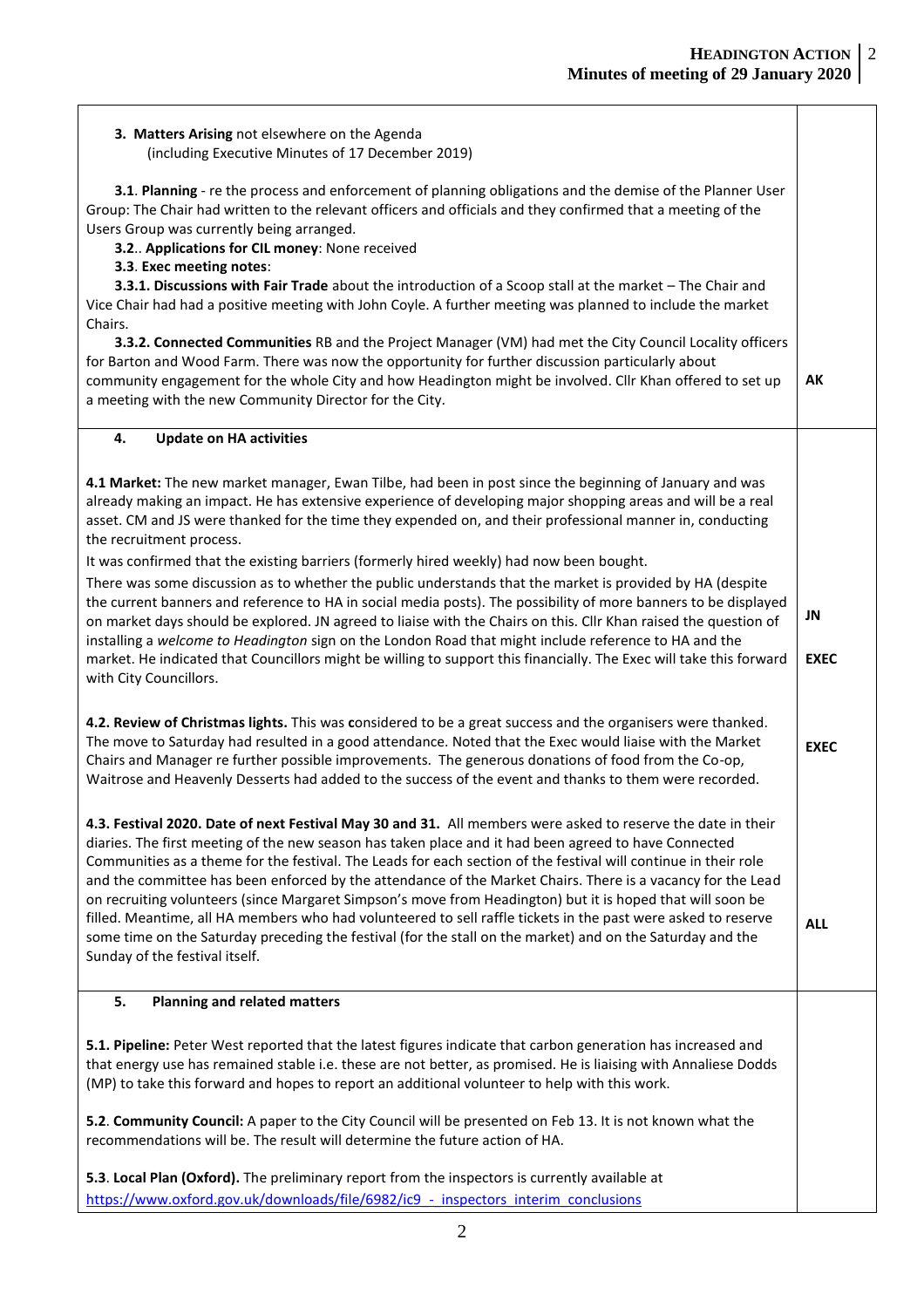| So far it seems to be broadly in support of the principles outlined in relation to the need for additional housing.<br>The full report in May will comment in more detail but the indications are that, given the high priority to<br>meeting housing need, the Inspector will be likely to agree that the green spaces that HNF/HA are concerned<br>about will be allocated to housing. If the HNP is thus over-ruled, questions will be raised about the priority that<br>should be placed on the preservation of green space.                                                                                                                                                                                                                                                                                                                                                                                                                                                                                                                                                                                                                                                                                                                |  |  |
|-------------------------------------------------------------------------------------------------------------------------------------------------------------------------------------------------------------------------------------------------------------------------------------------------------------------------------------------------------------------------------------------------------------------------------------------------------------------------------------------------------------------------------------------------------------------------------------------------------------------------------------------------------------------------------------------------------------------------------------------------------------------------------------------------------------------------------------------------------------------------------------------------------------------------------------------------------------------------------------------------------------------------------------------------------------------------------------------------------------------------------------------------------------------------------------------------------------------------------------------------|--|--|
| 5.4. Development in Quarry High Street The ensuing correspondence and discussions re planning conditions<br>and enforcement has, to a considerable degree, added to the confusion rather than reduced it. These<br>discussions will continue.                                                                                                                                                                                                                                                                                                                                                                                                                                                                                                                                                                                                                                                                                                                                                                                                                                                                                                                                                                                                   |  |  |
| 5.6 Monitoring planning proposals in relation to HNP. This is a time-consuming and, to some extent, a<br>specialist task. Discussions continue as to how to do this effectively and the Exec is considering a proposal to<br>allocate a small amount of funds to pay a consultant to give advice on the more contentious applications. Even<br>if this were to be agreed, there would still be a requirement for all planning applications to be monitored in<br>order to identify those that are significant/contentious. Tony Joyce reported that the Civic Society planning<br>group already monitors all applications and he will now ask it to keep the HNP in mind and to liaise with HA.<br>This suggestion was gratefully received. TJ and RB/PC will take this forward.<br>Cllr Brighouse raised the long-standing matter of HMOs and where they do, or do not, fit within the remit of<br>the NP. Cllr Khan reported that the City Council has just announced far-reaching changes to rules for private<br>rented accommodation. Further conversations and consultations are taking place within the City Council and<br>he undertook to report the result of these further conversations to HA once clarification had been received. |  |  |
| 6.<br><b>Finance</b>                                                                                                                                                                                                                                                                                                                                                                                                                                                                                                                                                                                                                                                                                                                                                                                                                                                                                                                                                                                                                                                                                                                                                                                                                            |  |  |
| 6.1. Budget. Spending was, so far, in line with previous years. Indications were that for the coming year a<br>transfer from reserves would be required in order to balance the budget. It was noted that at the next meeting<br>(AGM) fuller accounts, including the details of the amount in reserves, would be presented for approval.<br>6.1. Grant Application. The application from the Secretary to Oxfordshire Blue Plaques Board for funding<br>towards erecting a plaque at River View, Headington Hill to commemorate Rhoda Broughton a best-selling<br>Victorian novelist was considered. It was noted that there were no other obvious sources of funding for the<br>plaque. It was unanimously agreed that the full amount available (£250) should be awarded since the<br>installation of the plaque would add to interest in Headington. The committee welcomed the fact that the                                                                                                                                                                                                                                                                                                                                               |  |  |
| donation would be accredited on the plaque, at the ceremony and on the website.                                                                                                                                                                                                                                                                                                                                                                                                                                                                                                                                                                                                                                                                                                                                                                                                                                                                                                                                                                                                                                                                                                                                                                 |  |  |
| <b>Plans for Connected Communities Week.</b><br>7.<br>The Chair welcomed the project manager Viv Miles who gave a summary of the Frome project that had been<br>an exemplar for HA. She reported that its main objectives are health (mental and physical) improvement and<br>financial effectiveness - and that evidence already indicated that there were lower admissions to hospital.<br>Those objectives will be the focus of the Clinical Commissioning Group and local health care services. The<br>Connected Communities project group will focus on:.                                                                                                                                                                                                                                                                                                                                                                                                                                                                                                                                                                                                                                                                                  |  |  |
| Encouraging neighbourliness<br>1.<br>Promoting community groups<br>2.<br>Initiating new groups<br>3.<br>Promoting volunteering.<br>4.                                                                                                                                                                                                                                                                                                                                                                                                                                                                                                                                                                                                                                                                                                                                                                                                                                                                                                                                                                                                                                                                                                           |  |  |
| The project group members are: local churches, Age UK, GP surgeries (social prescribers), member of<br>Oxfordshire Clinical Commissioning Group, Manager of Skipton Building Society, Brookes, an ex-local<br>councillor, the Chair of HA and the project manager.                                                                                                                                                                                                                                                                                                                                                                                                                                                                                                                                                                                                                                                                                                                                                                                                                                                                                                                                                                              |  |  |
| The group has agreed to dedicate a week in June to raising awareness of loneliness and social isolation - and<br>celebrate community engagement. The week will begin with the Headington Festival. Discussions with the<br>festival committee indicate that there will be a specific marquee in Bury Knowle Park on Sunday 31 <sup>st</sup> for stalls<br>representing local groups relevant to the theme. Other events - open days, afternoons or evenings, will                                                                                                                                                                                                                                                                                                                                                                                                                                                                                                                                                                                                                                                                                                                                                                               |  |  |